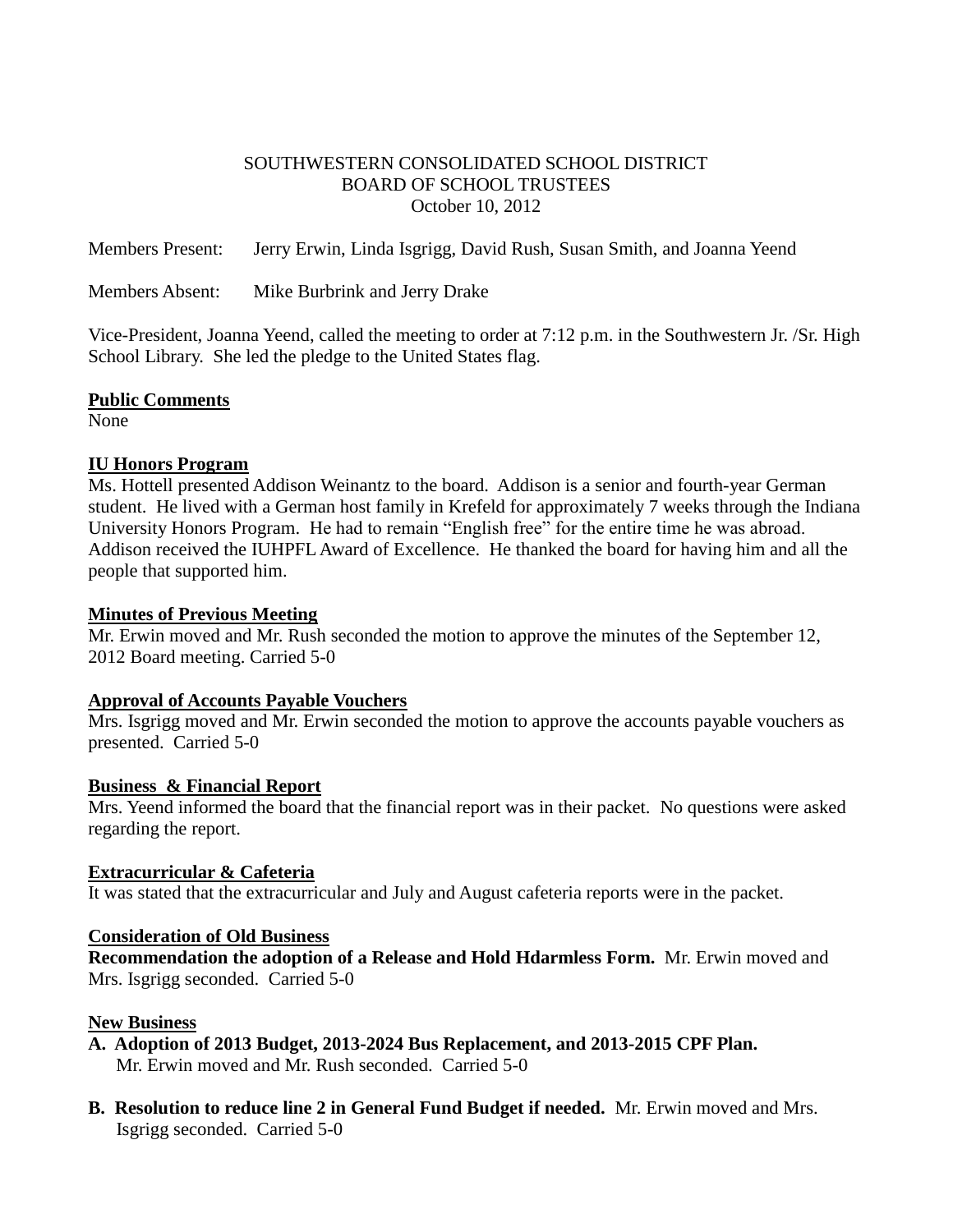- **C. Ratification of Agreement with the Southwestern Consolidated Classroom Teachers Association for a one year contract from July 1, 2012 through June 30, 2013.** Mr. Erwin moved and Mr. Rush seconded. Carried 5-0
- **D. Approval of semi-annual fundraising list.** Mrs. Isgrigg moved and Mr. Erwin seconded. Carried 5-0
- **E. Approval to apply for High Ability Grant for \$27,055.00.** Mr. Erwin moved and Mrs. Isgrigg seconded. Carried 5-0
- **F. Adoption of the RISE Principal Evaluation.** Mrs. Isgrigg moved and Mr. Rush seconded. Carried 5-0
- **G. Adoption of the ISBA/IAPSS Superintendent Evaluation.** Mr. Erwin moved and Mrs. Smith seconded. Carried 5-0
- **H. Adoption of changes in attendance policy as requested by Prosecutor's Office.** Mrs. Isgrigg moved and Mr. Erwin seconded. Carried 5-0
- **I. Adoption of Crisis Management Plan.** Mrs. Isgrigg moved and Mr. Erwin seconded. Carried 5-0
- **J. Approval to accept \$440.00 from Misty Weaver for the Southwestern Softball Fund.** Mrs. Smith moved and Mrs. Isgrigg seconded. Carried 4-1

# **Other**

- **K. Approval of Tax Neutrality and 2012-13 Goals for Expenditure Categories.** Mrs. Isgrigg moved and Mrs. Smith seconded. Carried 5-0
- **L. Misty Weaver asked that the board approve Nasby Excavating to move track discus area closer to the shelter at the elementary. If the slab breaks while moving it, the money to replace the concrete will come out of the softball funds. If further money is needed Brian and Misty Weaver has agreed to pay the difference.** Susan Smith moved and Mrs. Isgrigg seconded. Carried 5-0

### **Reports and Presentations**

Mrs. Noesges, elementary principal, was unable to attend. The elementary newsletter was distributed and high lights mentioned.

Mr. Chase, high school principal, had Mrs. Veach, Spanish Teacher, present on data driven instruction and how she uses it to help the students in the areas that they need it. Mrs. Hottell, German Teacher, presented on how she uses data drive instruction to help the students reach goals and attain them.

Mrs. Kessler said that a questionnaire was distributed to Jr. High girls and it was discovered that 25 girls would play softball, 17 track, 3 would do both. She asked that the board give her permission to work with Mr. Ralston to see many Jr. High teams would be willing to play starting the spring season. The board granted her request and she will let them know her findings.